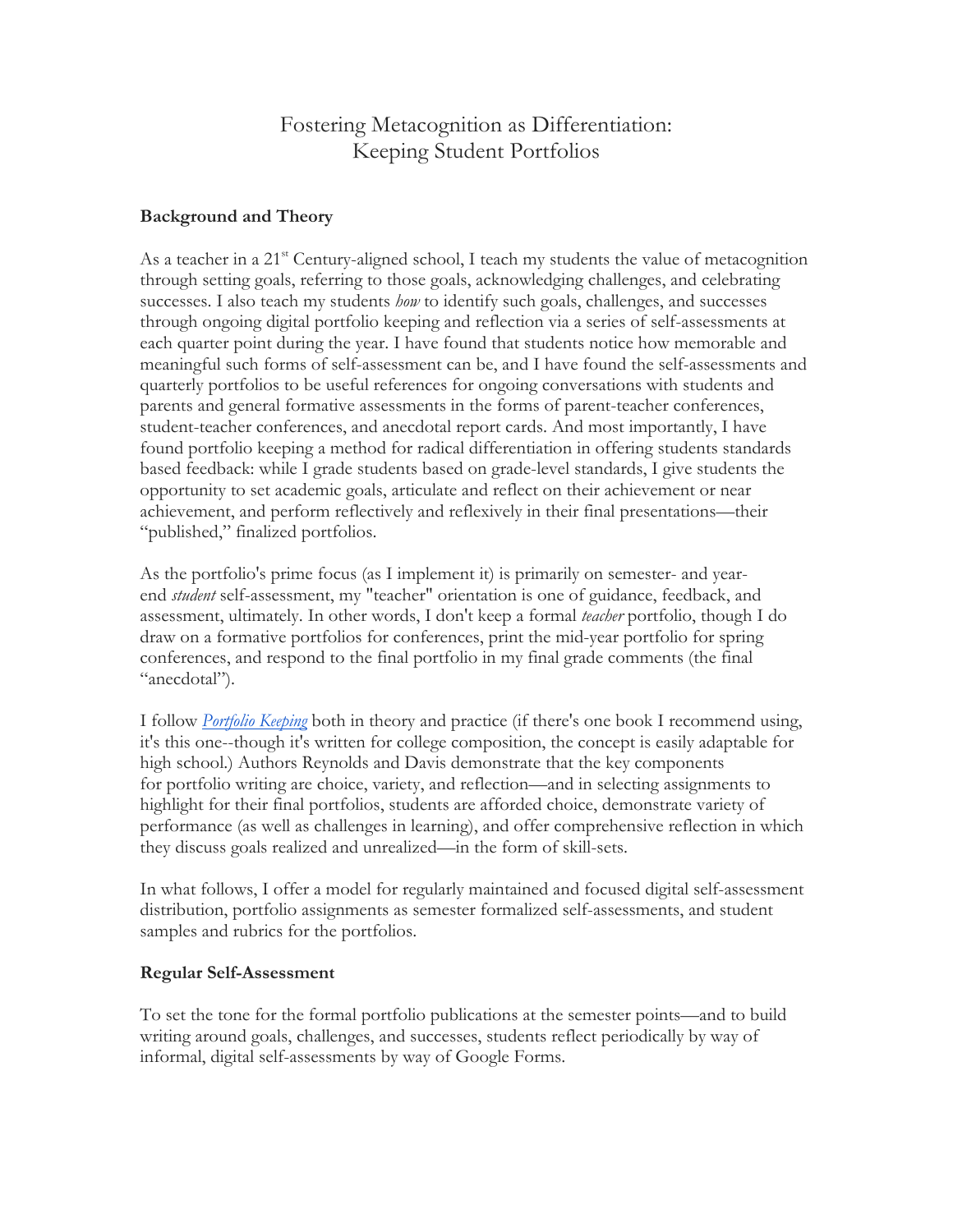The following self-assessments regarding reading, writing, and student practices structure the course:

- Day One Self-Assessment (setting goals for the year as readers, writers, and students)
- Submission of and reflection on a work from last year's English class (what are you proud of? How does this work demonstrate your capacity as a reader, writer, and student?)
- First Quarter Self-Assessment (focus on reading skill, writing skill, successful lesson, mastery goal—see below for more)
- Second Quarter Self-Assessment
- Third Quarter Self-Assessment
- Final Self-Assessment

As a sampling, the first quarter self-assessment asks the following questions, and a variation of such a self-assessment is offered throughout the year:

- Share one lesson or activity that you have enjoyed or of which you are proud.
- Share one skill that you have learned.
- Share one activity that you would like to do (or do more of).
- Share one skill that you would like to master.

# **Portfolio Building Cover Letters**

Ideally, students are building a language in their self-assessments that they then can translate into the form of comprehensive cover letters to present written work, in various categories, that demonstrates their performance as readers, writers, and students. And ideally, in my iPad classroom, all student work is digital and in the "cloud"—so students can always reference their writing, my comments, and their revisions, thus engaging in the process of writing and in the process of self-improvement and self-reflection.

Essentially, there are two components to the portfolio assignment, as I've designed and adapted it for high school self-assessment--the portfolio's materials (assignments composed throughout the year) and the portfolio cover letter (a formal introduction, discussion, and reflection on the assignments of the portfolio, with an emphasis on reading, writing, and student skills).

Here's an example of the concept's implementation, both for the formative portfolio in January and for the summative portfolio in June (copied from one assignment)

- · A **cover letter** that reflects on the following [1.5 page, minimum]
	- o Challenges and successes realized this semester or year (any!)
		- § How have you changed as a reader or writer?
		- § What form of literature do you now appreciate?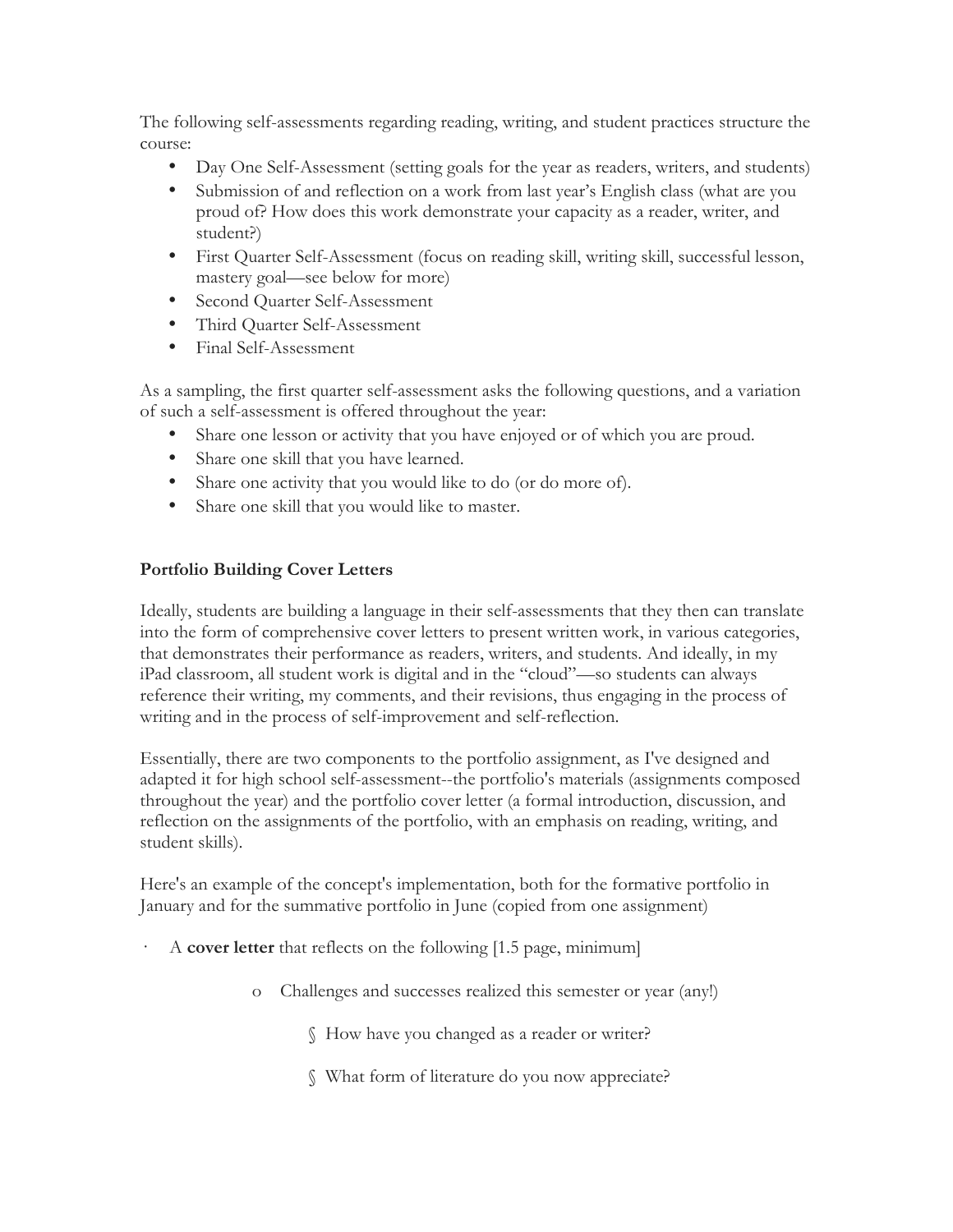§ What have you found to be your greatest success this year? Your greatest challenge?

o A discussion of each assignment category (in general) and one example of each category

> § Why did you choose the journal entries that you chose? What do they show about your semester/year? What is one example of your point?

o Hopes for next semester/year and the rest of high school English!

§ Details are critical here: how do you wish to develop as a student next semester/year? What will you take with you from our class? What will you look for next year and beyond?

**Portfolio Contents: [Minimum requirement:]** 4 journal entries,2 works of analytic writing (unrevised, homework form), 1 work of analytic writing (essay, revised), 2 works of creative writing, and one thematic reflection [**distributed across the semester/year**]

#### **Portfolio Samples**

As it's important to both show examples of successful portfolios and offer students an appropriate language to identify skills learned, here are some sample paragraphs from some student writing:

*When looking over my homework assignments, I found that I wrote my best work when I was interested in what I was writing about. For example, when I had to read numerous articles regarding prohibition of alcohol in Reservations, it was simple to construct a response because it was a topic that interested me and therefore I had many opinions on the matter. With written homeworks that are not usually graded, it is easy to miss grammatical and spelling errors so my first step was to fix that.* 

*In editing this portfolio, my main goal was to achieve a high grammatical and structural works, while trying to show the rough edges of the original writing. In doing this, I cleaned up my spelling and grammar, and may have replaced sentences in my journal's so they make chronological sense. In any homework assignments, I did the same thing. In my poetry, I just checked for grammar and spelling, but didn't change anything structurally. I felt that the original structures I put in were appropriate for the work. In my essay, I just rechecked for grammar, spelling, and structural issues.* 

*When you begin to pour over my journals, you'll start to notice a trend. The first six journals that I chose for the portfolio are all related to real life incidents that have happened in the past several months or involve debates of which I have a strong opinion in. All six pieces I wrote with a passion for the issue or event, and this made them more substantial in content and effortless to write.*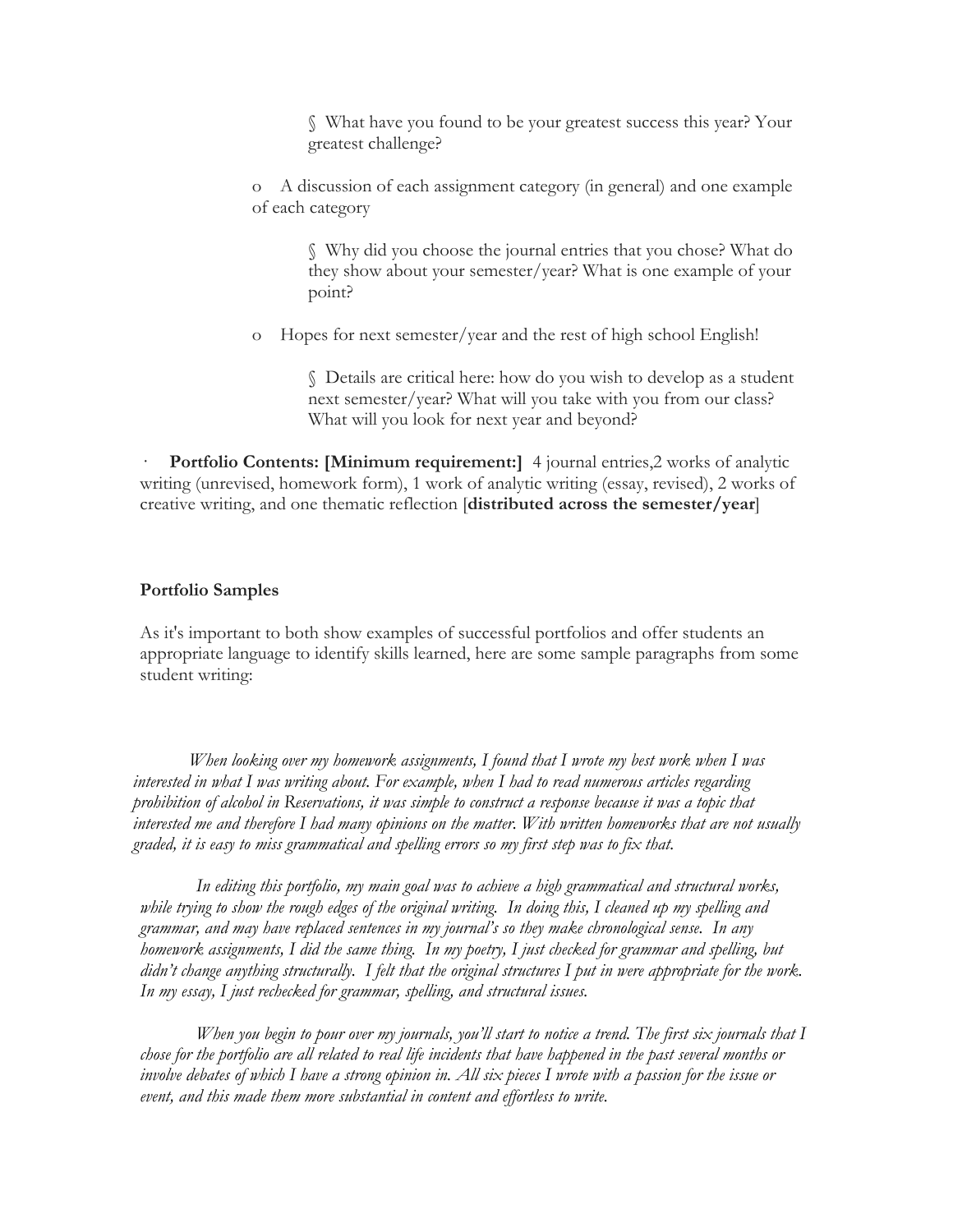*Overall my experience first semester of English class was amazing. The journal entries we were given were thought provoking and fun. Although I found that some assignments we rushed and some assignments we spent too much time on. But the way the class was structured made up for it. All the essays and writings were great but I wish we had more free writes, where we can just write stories or more poems. But it was not only the assignments that made the class the great experience I had, it was also the kidsin the class.*

*A different piece, the close reading of a poem essay, is also representative of my growth as a writer, but it contrasts "The Muse." I worked on this one for many hours, and I experimented with creative language while discussing poetry in a pros format. This was the perfect assignment to work with more poetic language, because I was analyzing poetry. I think the assignment really changed the way I've written. Since that essay, I've used more descriptive language. Furthermore, this essay possesses a profound relevance to my theme. I was trying to figure out, based on the poet's work, what their intentions in writing their poems were. While I wasn't able to get into a poet's head, and figure out exactly what her or she was thinking, I did come up with many interesting readings of the poem, that had meaning regardless of whether or not those were the poet's original intentions. The close reading of a poem essay was a great assignment because it gave me the opportunity to experiment with more creative language, and it gave me a chance to analyze poet's motives.* 

#### **Portfolio Rubric**

Finally, I offer students a rubric to plan how I'll respond and assess their letter writing and portfolio presentation--see below for an example:

#### **Freshman Rubric: Portfolio**

Grading Key: 0=absent; 1=barely present; 2=present, but not fully realized; 3=meeting standard, but not distinctly your own;

4=strong fulfillment of the standard; 5=exceptional fulfillment of the standard

|                                         | $0-5$ (absent- | Comments |
|-----------------------------------------|----------------|----------|
|                                         | exceptional)   |          |
| Assignments in portfolio:               |                |          |
| Uniform presentation; each category     |                |          |
| is addressed and at least one           |                |          |
| assignment in each category is          |                |          |
| referenced; assignments are minimally   |                |          |
| polished and if not, are intentionally  |                |          |
| left so                                 |                |          |
| Cover Letter:                           |                |          |
| Meets minimum length; assesses          |                |          |
| challenges and successes of the year;   |                |          |
| attempts to offer both an assessment    |                |          |
| of student work in the portfolio, and a |                |          |
| self-assessment of the semester as a    |                |          |
| whole; projects forward to the rest of  |                |          |